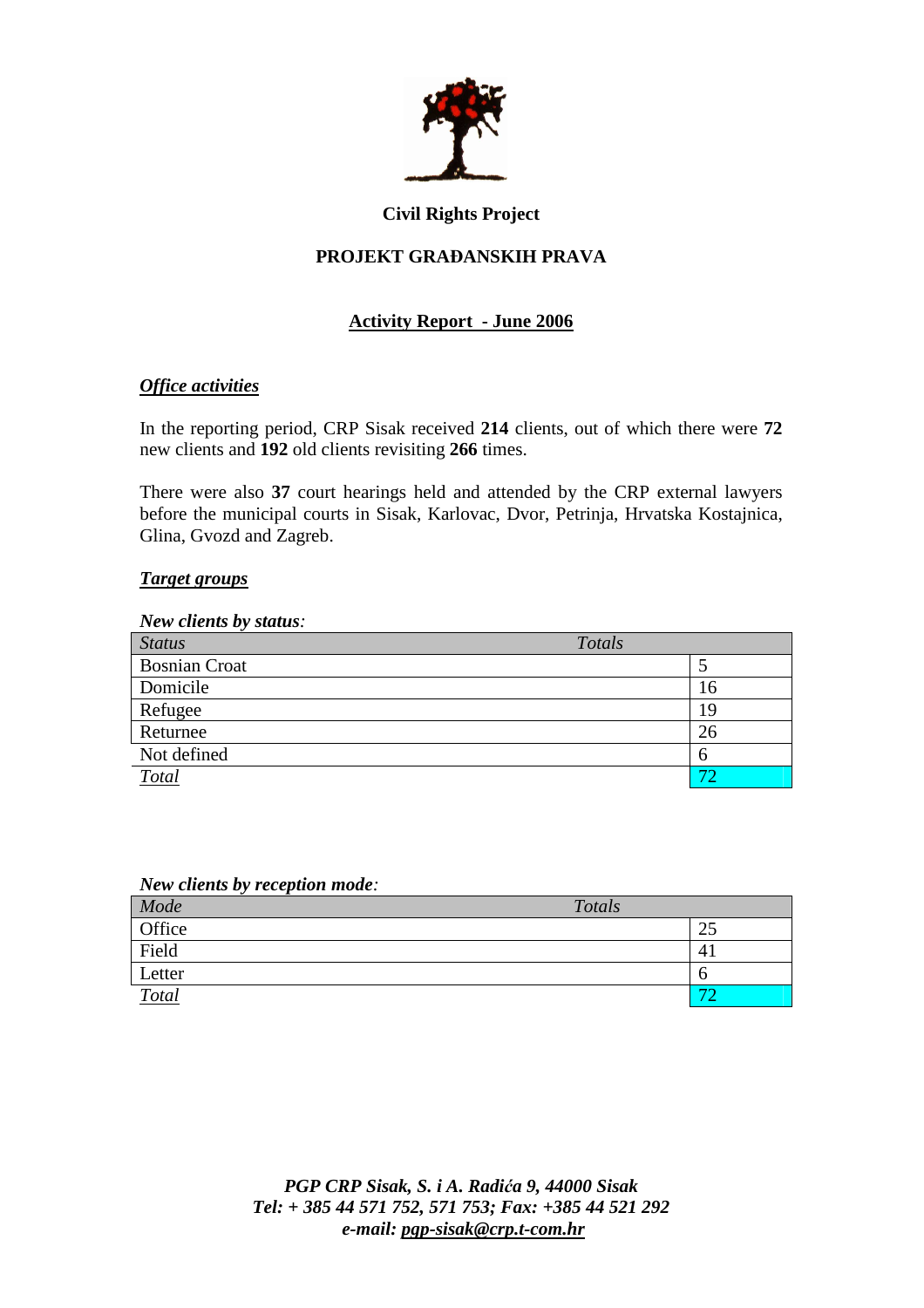| <b>TYPE OF CASE</b>                    | <b>NUMBER OF EVENTS</b> |
|----------------------------------------|-------------------------|
| Citizenship                            | 15                      |
| Documents and status                   | 52                      |
| Labour                                 | ч                       |
| Ownership                              | 182                     |
| Other                                  | 31                      |
| Pension and health and social security | 23                      |
| Tenancy rights                         | 39                      |
| <b>TOTAL</b>                           | 351                     |

## **LEGAL ASSISTANCE**

| Appeals/complaints        | 30 |
|---------------------------|----|
| Constitutional complaints |    |
| Letters                   | 55 |
| Lawsuits                  | 16 |
| Administrative lawsuits   |    |
| Submissions               | 95 |
| Revision                  |    |
| Administrative requests   | 34 |
| Other documents           | 48 |

#### *Legal issues*

In the reporting period, the CRP Sisak was dealing with many different legal issues such as: housing care, ownership rights, pension related issues, repossession of movable property, compensation for illegal use of property, citizenship rights and other legal issues.

Even though the Ministry for Maritime Affairs, Tourism, Transport and Development claims that the implementation of housing care programme for former tenancy right holders started intensively in 2005, there is still 4 764 cases not solved. This process develops really slowly.

The contribution of CRP in this area consists of constant warning about this nonefficacious implementation and putting of strong pressure on the Ministry by submitting of rush-notes for our clients, claiming for effective acting of relevant administrative bodies.

CRP will now present some of the cases related to the above mentioned issues.

## *Ownership right – establishment of ownership*

Considering the fact that there are huge differences between the land registry books and actual ownership, CRP has many cases of ownership rights – establishment of ownership. This type of cases often represents the precondition for realisation of different rights, such as reconstruction, inheritance, etc.

The client *S.J. (CRP case 7586)* approached the CRP office with ownership issues claiming for registration of his right in land-registry. He has possessed the real estate for 6 years now without any obstruction or termination. His deceased father possessed the same real estate since 1955. The period of our client father's possession is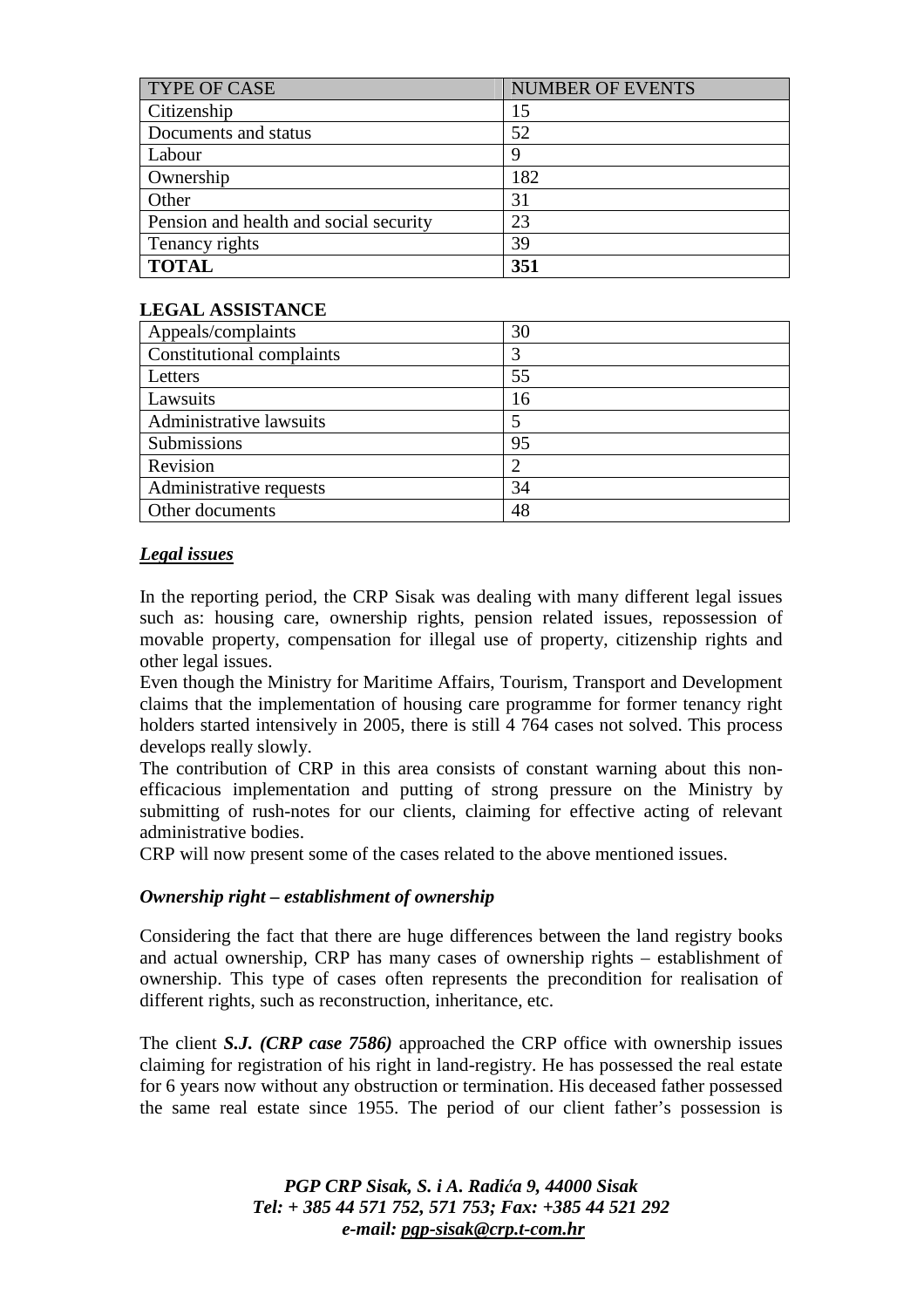included in time of possession of the client. On the ground of that circumstance, the client fulfils all the legal presumptions for establishment of ownership right.

Therefore, CRP wrote and filed a lawsuit to the Municipal Court in Sisak on  $7<sup>th</sup>$  June 2006. The client lives in Eastern Slavonia (near Vukovar) at the present, so CRP provided him with *in-court* representation.

## *Tenancy right issues*

The client *(M.M.; CRP case 749)* became a tenancy right holder after her husband died in 1981. She had been living in the apartment in Sisak till September 1991, when she went to the relatives in Bosnia and Herzegovina for a visit and left all the things and clothes in the apartment. She returned to Croatia in 1999 and filed a request for purchasing of the apartment, but the owner never took it into consideration.

In 2001 the CRP, on behalf of the client initiated the court procedure, which lasted 2 years and the Municipal Court in Sisak rejected the lawsuit. CRP wrote and filed an appeal that was also rejected in June 2003. CRP filed a constitutional complaint.

The constitutional complaint was accepted, both verdicts were annulled and the case was returned to the Municipal Court in Sisak.

The next court hearing is scheduled for  $5<sup>th</sup>$  October 2006 and CRP wrote and filed a submission with specified claim on  $23<sup>rd</sup>$  June 2006.

Hopefully, this case will have a positive outcome, considering the fact that the tenancy right was never cancelled and it turned into status of protected tenancy after the Law on Rent of Apartments came into force.

#### *Ownership – repossession of movable property*

The client *M.P. (CRP case 7571)* is returnee and the owner of a tractor that he left at his home in August 1995 at the end of the Homeland War. After returning to Croatia, he had not found his movable property until he accidentally noticed it in the village near his place of living. He immediately contacted the person, who is illegally using his tractor, demanding the repossession.

Unfortunately, temporary user did not wish to return the client's movable property.

The wife of the owner reported the theft to the State Attorney's Office, which rejected it due to the statute of limitation and with an explanation that the numbers of engine found on the tractor used by the temporary user did not match the numbers of engine on the client's tractor. But the fact is that the temporary user has a several tractors in his possession.

Therefore, CRP initiated a civil procedure for repossession of movable property or compensation for damage by submitting a lawsuit before the Municipal Court in Sisak on  $8<sup>th</sup>$  June 2006.

#### *Other legal issues*

This month two (2) male clients approached the CRP office for legal aid regarding the divorces.

The client *Z.K. (CRP case 7540)* married in 1996 and one year after they got a child that is now attending a primary school in Petrinja. In 2001 the marital relations became worse and the wife initiated a divorce proceeding, but she withdrew the lawsuit. Such marital relations exist since. The client claims that it is not possible anymore to preserve the marriage and wishes for the child to be given at his guardianship, due to the fact that he has better conditions for raising the child and has a regular income.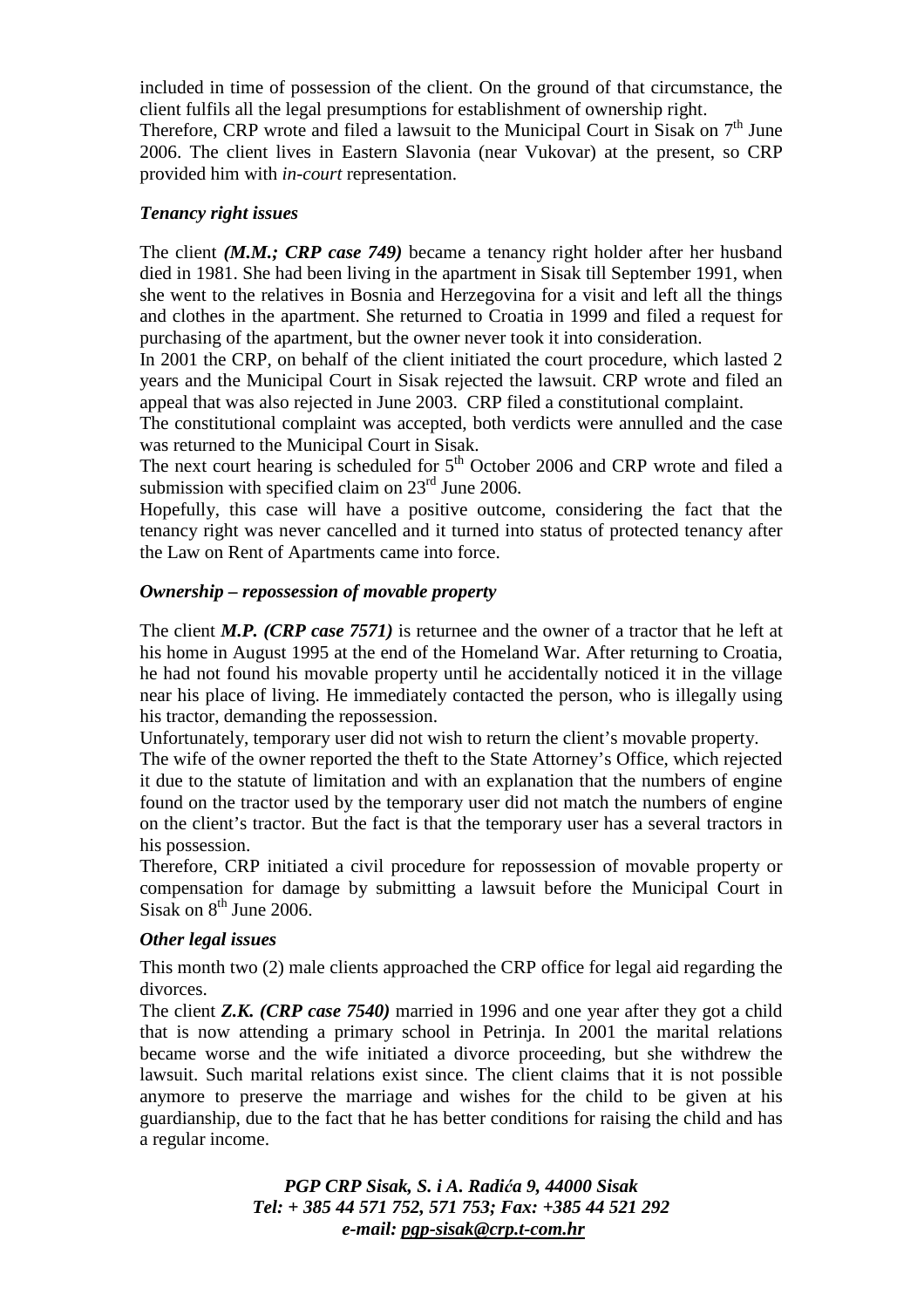CRP decided to provide him with *in-court* representation and submitted a lawsuit to the Municipal Court in Petrinja on  $7<sup>th</sup>$  June 2006. There were some intentions for peaceful settlement of the issue (the client's wife also approached the CRP office wanting divorce by mutual consent). Both of the spouses are aware of necessity to provide an option best for the child and his future even though their interaction has become worse.

The client *N.K. (CRP case 7567*; 23 years old) has been married for only one (1) year with a 21 year old woman. The client claims that his wife is constantly taking drugs and alcohol and he does not want for their child to be raised in such surroundings.

As a way of expressing its concern for the child's welfare, CRP wrote and filed a lawsuit on  $2<sup>nd</sup>$  June 2006, after taking into consideration the fact it has already been decided by the Centre for Social Welfare in Sisak that the child should stay with the father and the mother could visit him only in presence of another person.

The wife has left the client and the baby six (6) months ago. She has completely neglected the relationship with the baby and she does not visit the baby in determined time.

It has been established in administrative procedure that the father has provided all the adequate housing and material conditions for taking care of the baby.

The court hearing needs to be scheduled. CRP will continue to follow up this case.

## *Other activities*

From 29 May to 2 June 2006, a CRP representative attended a seminar in Oslo, Norway, organised by the Norwegian Refugee Council (NRC.) The objectives of the seminar were to improve the relevance and quality of the NRC Information, Counselling and Legal Assistance (ICLA) activities and to share relevant field experiences and lessons learned.

On 13 June, the Legal Sub-group for Central Croatia and Western Slavonia, cochaired by CRP, met and discussed the institution of registering of claims (debits) based on the Law on Social Welfare and the housing care in and outside the ASSC.

On 20 June, the CRP Mobile Team lawyer participated at the round table in Zagreb, organised by the Coalition for Promotion and Protection of Human Rights from Osijek on the occasion of the World Refugee Day. The round table discussed the challenges for the permanent solution of the refugee problem in Croatia and the implementation of the Sarajevo Ministerial Declaration and national road maps.

On 24 June, the CRP Mobile Team lawyer participated in the seminar held in Petrinja (for the towns of Petrinja and Glina), on the role of local self-government and councils of national minorities in the development of the society. The seminar was organised by the Centre for Civil Initiatives (CCI) with the support of the OSCE Mission to Croatia.

From 25 to 28 June, a seminar organised by the Partnership for Social Development from Zagreb was held in Stubicke Toplice. CRP participated in the evaluation of the Local Civil Society Development through Multi-level Capacity Building Program. There was also planning of future co-operation of Croatian NGOs that were involved in the programme.